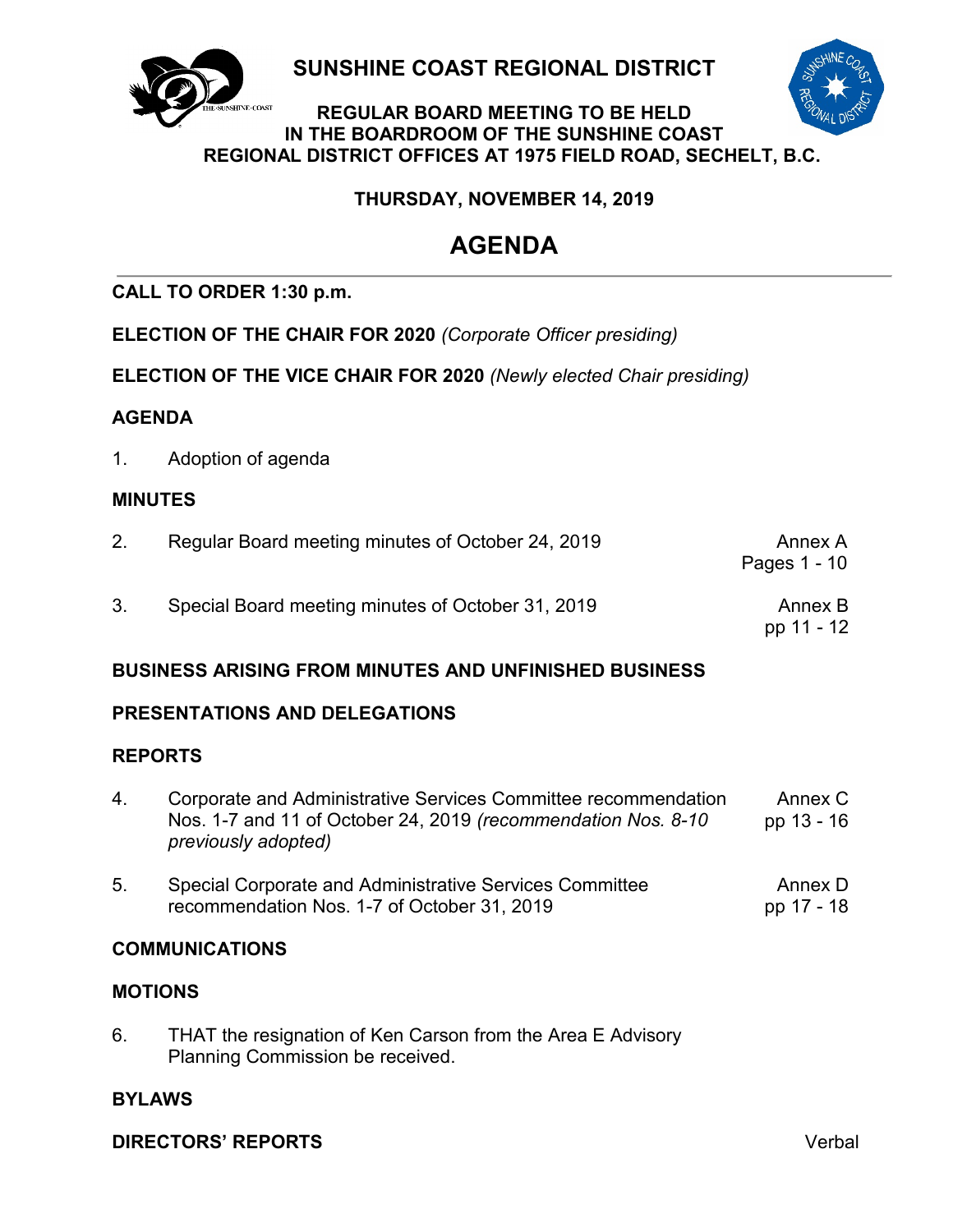#### **NEW BUSINESS**

7. Youth Engagement **Verbal** 

# **IN CAMERA**

THAT the public be excluded from attendance at the meeting in accordance with Section 90 (1) (a), (c), (d), (k) and 2(b) of the *Community Charter* – "personal information about an identifiable individual…", "labour relations or other employee relations", "the security of the property of the municipality", "negotiations and related discussions respecting the proposed provision of a municipal service…", "the consideration of information received and held in confidence relating to negotiation between the municipality and a provincial government or the federal government or both, or between a provincial government or the federal government or both and a third party".

## **ADJOURNMENT**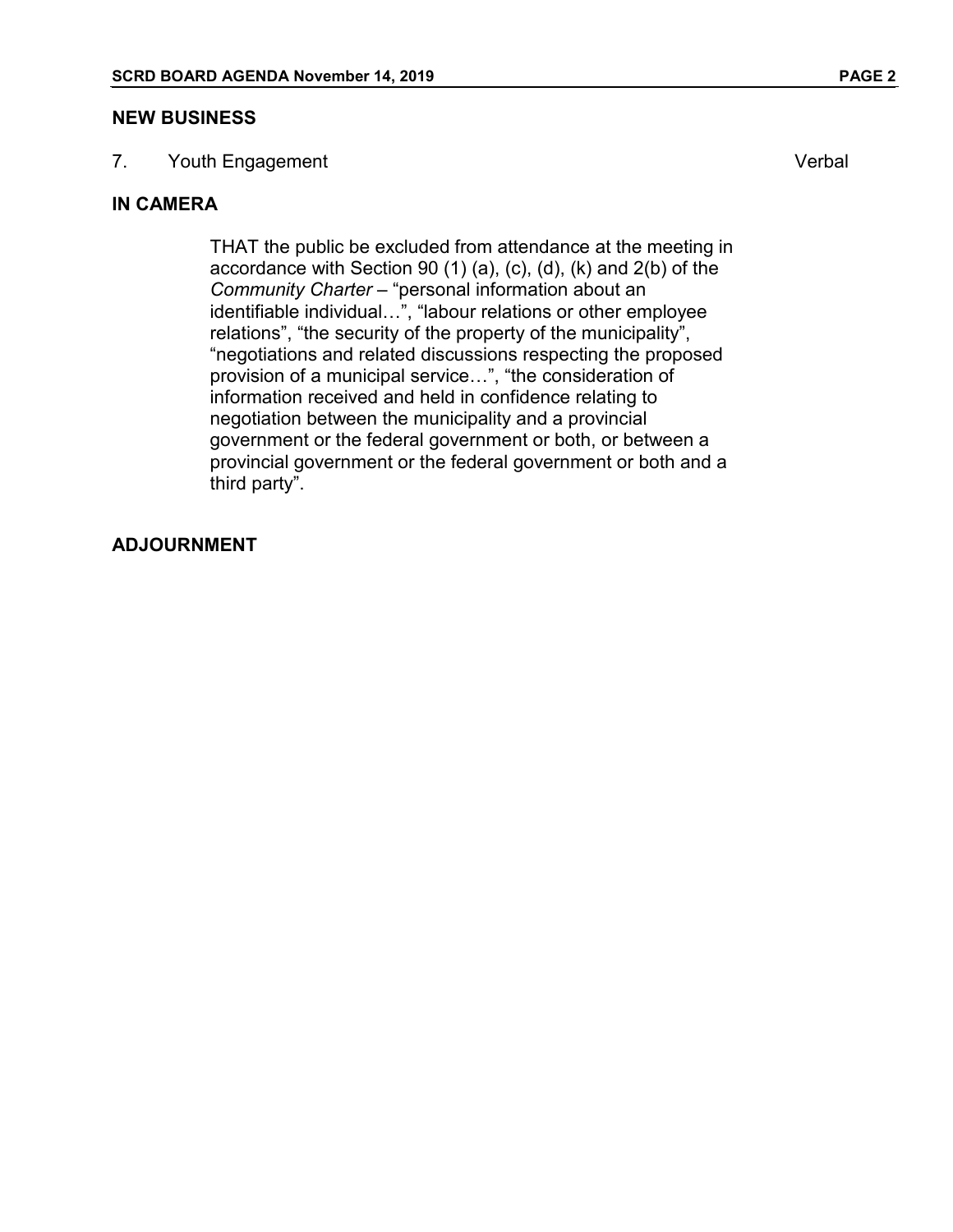# **UPCOMING MEETING DATES**

# **SCRD Board, Committee, and Advisory Committee Meetings (to November 30, 2019)**

| <b>Planning and Community Development Committee</b>         | November 14 at 9:30 am  |
|-------------------------------------------------------------|-------------------------|
| <b>Regular Board</b>                                        | November 14 at 1:30 pm  |
| Roberts Creek (Area D) Advisory Planning Commission         | November 18 at 7:00 pm  |
| <b>Natural Resources Advisory Committee</b>                 | November 20 at 3:30 pm  |
| Infrastructure Services Committee                           | November 21 at 9:30 am  |
| Sechelt Library Board                                       | November 23 at 10:00 am |
| Agricultural Advisory Committee (AAC)                       | November 26 at 3:30 pm  |
| Halfmoon Bay (Area B) Advisory Planning Commission          | November 26 at 7:00 pm  |
| West Howe Sound (Area F) Advisory Planning Commission       | November 26 at 7:00 pm  |
| Pender Harbour/Egmont (Area A) Advisory Planning Commission | November 27 at 7:00 pm  |
| Elphinstone (Area E) Advisory Planning Commission           | November 27 at 7:00 pm  |
| <b>Corporate and Administrative Services Committee</b>      | November 28 at 9:30 am  |
| <b>Regular Board</b>                                        | November 28 at 1:30 pm  |

# **Other SCRD Meetings (Intergovernmental, Public Hearings, Information Sessions)**

| Sunshine Coast Tourism's Annual General Meeting                  | November 13 at 4:00 pm         |
|------------------------------------------------------------------|--------------------------------|
| <b>Gibsons and District Fire Protection Commission</b>           | November 18 at 10:00 am        |
| Islands Trust and Sunshine Coast Regional District Joint Meeting | November 19 at 1:15 pm         |
| Intergovernmental Meeting                                        | November 25 at 6:00 pm $\vert$ |

*Please note: Meeting dates are current as of print date (November 8, 2019).*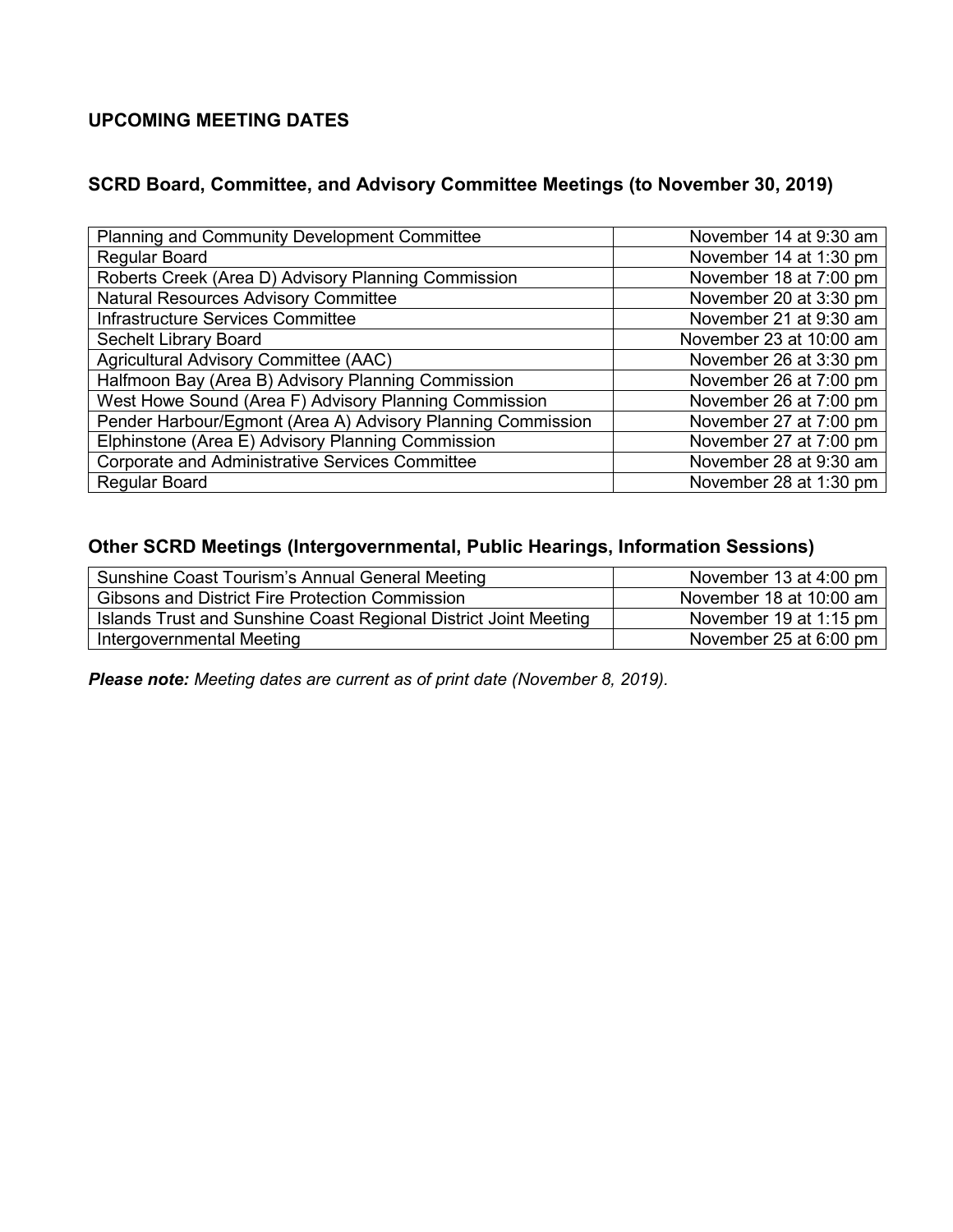<span id="page-3-0"></span>

# **SUNSHINE COAST REGIONAL DISTRICT**

#### **October 24, 2019**

## MINUTES OF THE MEETING OF THE BOARD OF THE SUNSHINE COAST REGIONAL DISTRICT HELD IN THE BOARDROOM AT 1975 FIELD ROAD, SECHELT, B.C.

| <b>PRESENT:</b>      | Chair                                                                                                                                                                                                                                                                           | Electoral Area B                                                                                                                                                   | L. Pratt                                                                                                   |
|----------------------|---------------------------------------------------------------------------------------------------------------------------------------------------------------------------------------------------------------------------------------------------------------------------------|--------------------------------------------------------------------------------------------------------------------------------------------------------------------|------------------------------------------------------------------------------------------------------------|
|                      | <b>Directors</b>                                                                                                                                                                                                                                                                | Electoral Area A<br>Electoral Area D<br>Electoral Area E<br>Electoral Area F<br><b>District of Sechelt</b><br><b>District of Sechelt</b><br><b>Town of Gibsons</b> | L. Lee<br>A. Tize<br>D. McMahon<br>M. Hiltz<br>D. Siegers<br>T. Lamb<br>B. Beamish (in part)               |
| <b>ALSO PRESENT:</b> | Interim Chief Administrative Officer<br>Corporate Officer<br>GM, Planning and Community Development<br>GM, Infrastructure Services<br>Senior Manager, Human Resources<br><b>Financial Analyst, Corporate Services</b><br>Deputy Corporate Officer / Recorder<br>Media<br>Public |                                                                                                                                                                    | M. Brown<br>S. Reid<br>I. Hall<br>R. Rosenboom<br>G. Parker (in part)<br>B. Wing (in part)<br>J. Hill<br>1 |

#### **CALL TO ORDER 1:51 p.m.**

## **AGENDA It was moved and seconded**

262/19 THAT the agenda for the meeting be adopted as amended to add the following items of New Business:

- Water Function
- Remembrance Day Fly-by.

#### **CARRIED**

A

#### **MINUTES**

| <b>Minutes</b> | It was moved and seconded                                                 |
|----------------|---------------------------------------------------------------------------|
| 263/19         | THAT the Regular Board meeting minutes of October 10, 2019 be<br>adopted. |

## **CARRIED**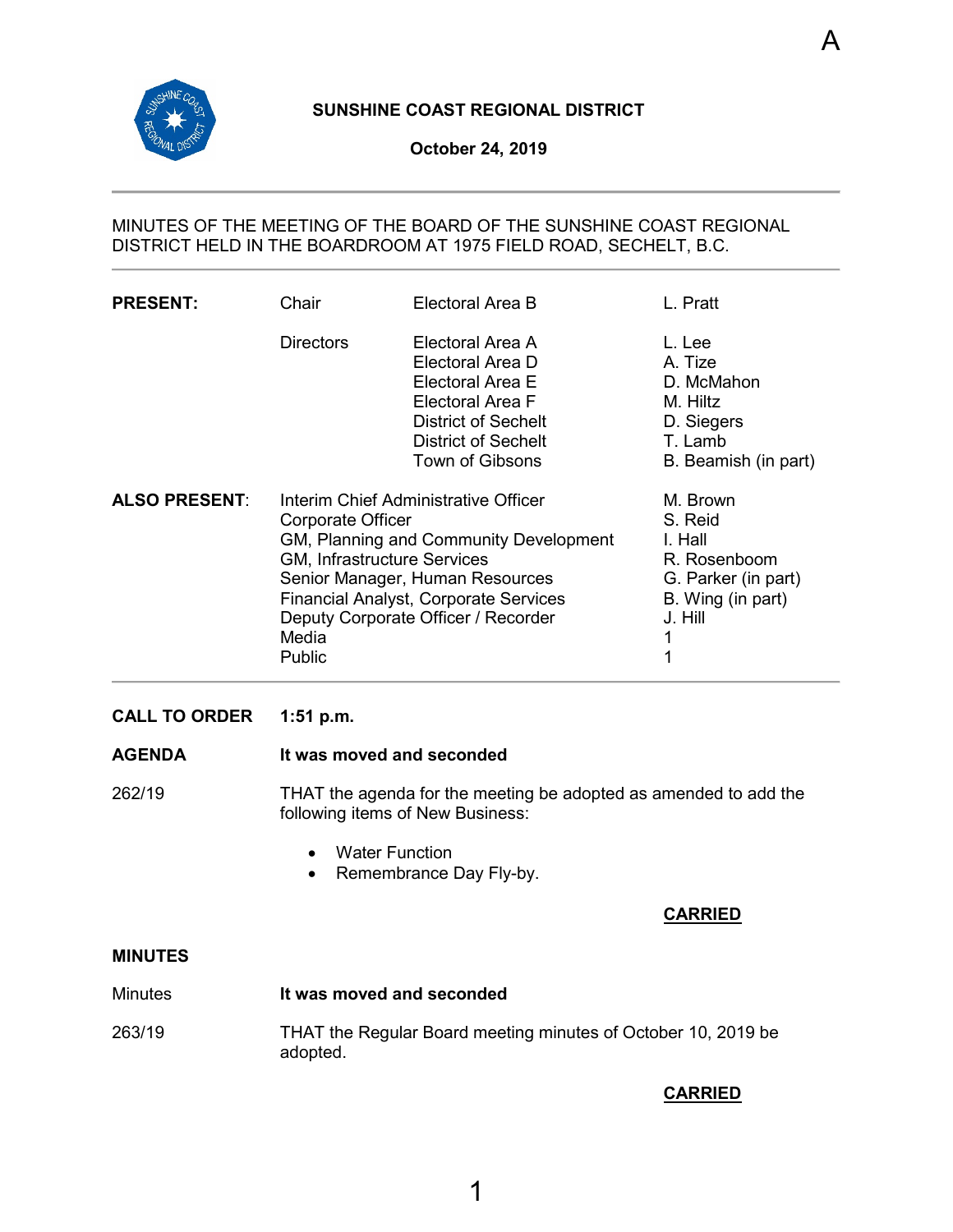## **REPORTS**

#### Planning **It was moved and seconded**

264/19 THAT Planning and Community Development Committee recommendation Nos. 1, 3, 6-8, 10 and 14-21 of October 10, 2019 be received, adopted and acted upon as follows:

> **Recommendation No. 1** *Designation of Vice-Chair for October 10, 2019 Planning and Community Development Committee Meeting*

THAT Director Pratt be designated as the Vice-Chair for the October 10, 2019 Planning and Community Development Committee meeting.

**Recommendation No. 3** *Sunshine Coast Homelessness Advisory Committee*

THAT the delegation materials from the Sunshine Coast Homelessness Advisory Committee be received.

**Recommendation No. 6** *Application for Land Exclusion from and Inclusion into the Agricultural Land Reserve (Morgan)*

THAT the report titled Application for Land Exclusion from and Inclusion into the Agricultural Land Reserve for Morgan Property (ALC Application 58605) be received;

AND THAT the ALC Application 58605 (ALR00011) proceed to the Agricultural Land Commission advising that the SCRD Board is not in a position to provide a recommendation to approve the application.

**Recommendation No. 7** *Correspondence from Matt Marquette regarding ALC Application 58605*

THAT that the correspondence from Matt Marquette, Jensen Road, regarding ALC Application 58605 be received.

**Recommendation No. 8** *Development Variance Permit DVP00043 (Wright)*

THAT the report titled Development Variance Permit DVP00043 (Wright) – Electoral Area F be received;

AND THAT Development Variance Permit DVP00043 to vary Zoning Bylaw No. 310 Section 601.4 for setback distances from front and side parcel lines, from 5 m and 1.5 m to 0 for retaining walls, be issued subject to:

• The applicant obtains a setback permit from the Ministry of Transportation and Infrastructure.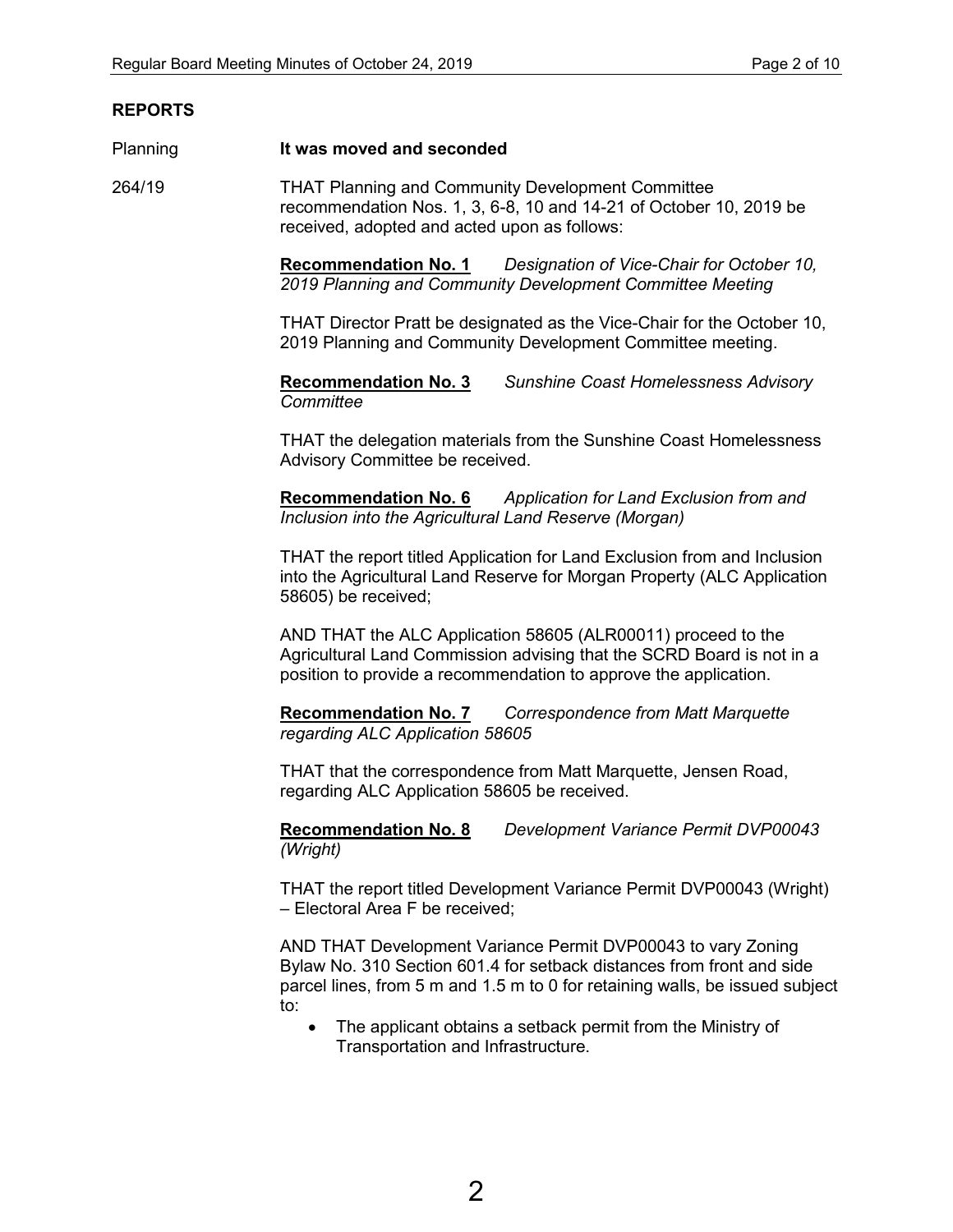264/19 cont. AND FURTHER THAT the SCRD advise the Ministry of Transportation and Infrastructure that Marine Drive is a priority for accessible shoulders as part of an active transportation network as noted in the West Howe Sound Official Community Plan Bylaw 640, 2011, Transportation Policy 9.3.8:

> *The Regional District shall work with MOTI to encourage the development of cycling and walking routes along roads for transportation and recreation purposes, subject to detailed feasibility studies, with routes composed of separated pathways where possible and 2.0 metre shoulders elsewhere, with Marine Drive being made a priority.*

**Recommendation No. 10** *Bargain Bay Licence No. 241194 Renewal*

THAT the report titled Bargain Bay Licence No. 241194 Renewal be received;

AND THAT SCRD submit a Crown renewal application for the area covered by Licence No. 241194.

**Recommendation No. 14** *Planning and Community Development Department – 2019 Q3 Report*

THAT the staff report titled Planning and Community Development Department – 2019 Q3 Report be received.

**Recommendation No. 15** *AAC Minutes of September 24, 2019*

THAT the Agricultural Advisory Committee minutes of September 24, 2019 be received.

**Recommendation No. 16** *Area A APC Minutes of September 25, 2019*

THAT the Egmont/Pender Harbour Advisory Planning Commission minutes of September 25, 2019 be received.

**Recommendation No. 17** *Area B APC Minutes of September 24, 2019*

THAT the Halfmoon Bay Advisory Planning Commission minutes of September 24, 2019 be received.

**Recommendation No. 18** *Area D APC Minutes of September 16, 2019*

THAT the Roberts Creek Advisory Planning Commission minutes of September 16, 2019 be received.

**Recommendation No. 19** *Area E APC Minutes of September 25, 2019*

THAT the Elphinstone Advisory Planning Commission minutes of September 25, 2019 be received.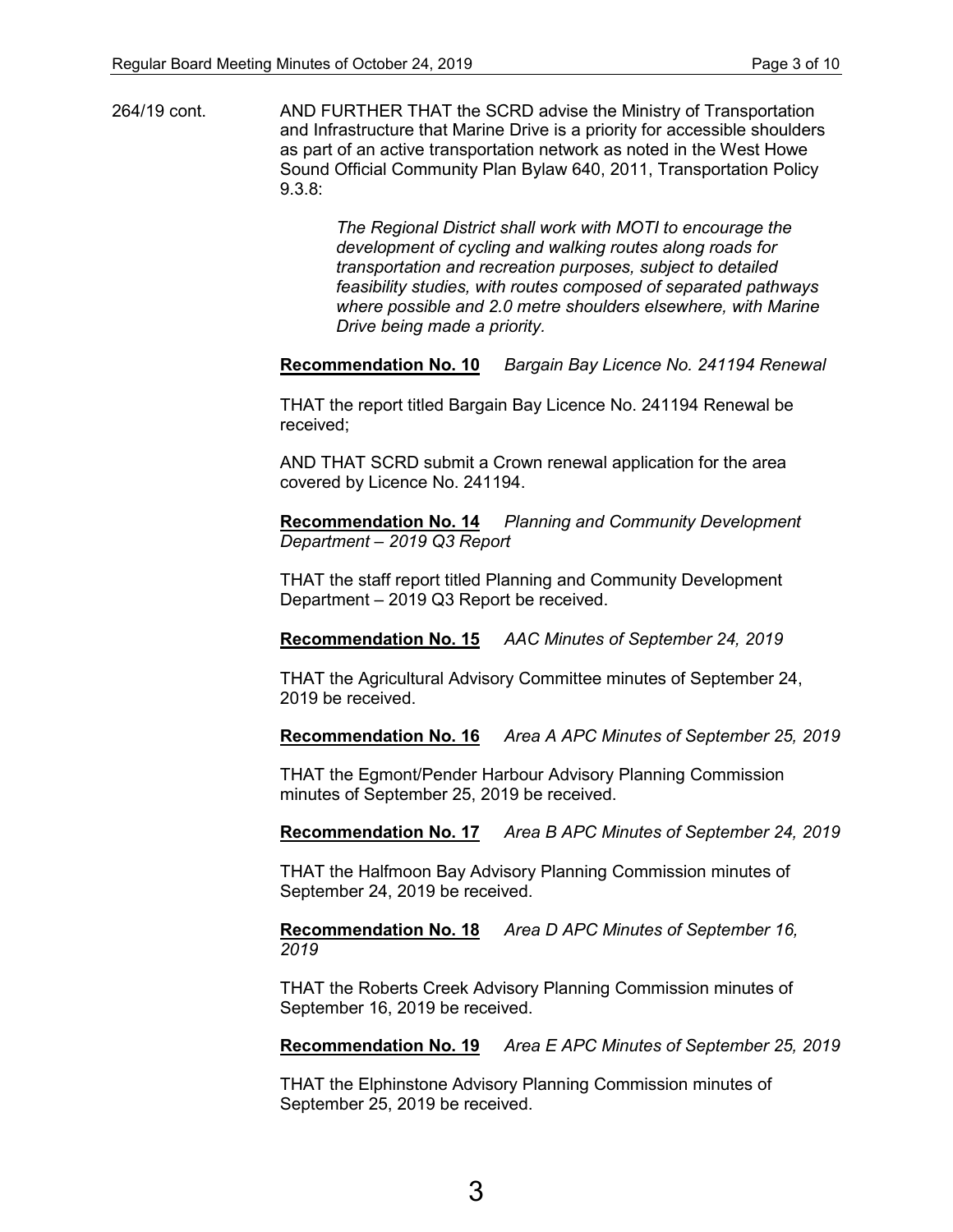264/19 cont. **Recommendation No. 20** *Area F APC Minutes of September 24, 2019*

THAT the West Howe Sound Advisory Planning Commission minutes of September 24, 2019 be received.

**Recommendation No. 21** *BC Government Funding for "Age-Friendly" Communities, Assessments and Action Plans*

THAT the correspondence from Kim Tournat, Constituency Assistant, Nicholas Simons, MLA, Powell River – Sunshine Coast, dated September 20, 2019 regarding BC Government Funding for "Age-Friendly" Communities, Assessments and Action Plans be received.

### **CARRIED**

#### Planning **It was moved and seconded**

265/19 THAT Planning and Community Development Committee recommendation No. 5 of October 10, 2019 be received, adopted and acted upon as amended, as follows:

> **Recommendation No. 5** *Subdivision in the Agricultural Land Reserve for Part of Elphinstone Crossing Estate Phase Two*

> THAT the report titled Application for Subdivision in the Agricultural Land Reserve (ALR00011, ALC 59614) for Part of Elphinstone Crossing Estate Phase Two be received;

> AND THAT staff provide more information regarding the trail network connectivity of the western portion of the subject property District Lot 1354, *as per West Howe Sound Official Community Plan Section 3.6 Williamson's Landing – Recreation-Policies-3,* and the ALR application to a Planning and Community Development Committee meeting.

#### **CARRIED**

Infrastructure **It was moved and seconded**

266/19 THAT Infrastructure Services Committee recommendation Nos. 1-10 of October 17, 2019 be received, adopted and acted upon as follows:

**Recommendation No. 1** *Bylaw Opportunities for Water Conservation*

THAT the report titled Bylaw Opportunities for Water Conservation be received;

AND THAT the review of Water Rates and Regulations Bylaw 422 scheduled for 2020 include a review of water conservation provisions and the service connection application process;

AND THAT the review of Subdivision Servicing Standards Bylaw 320 planned for 2021 incorporate water conservation measures;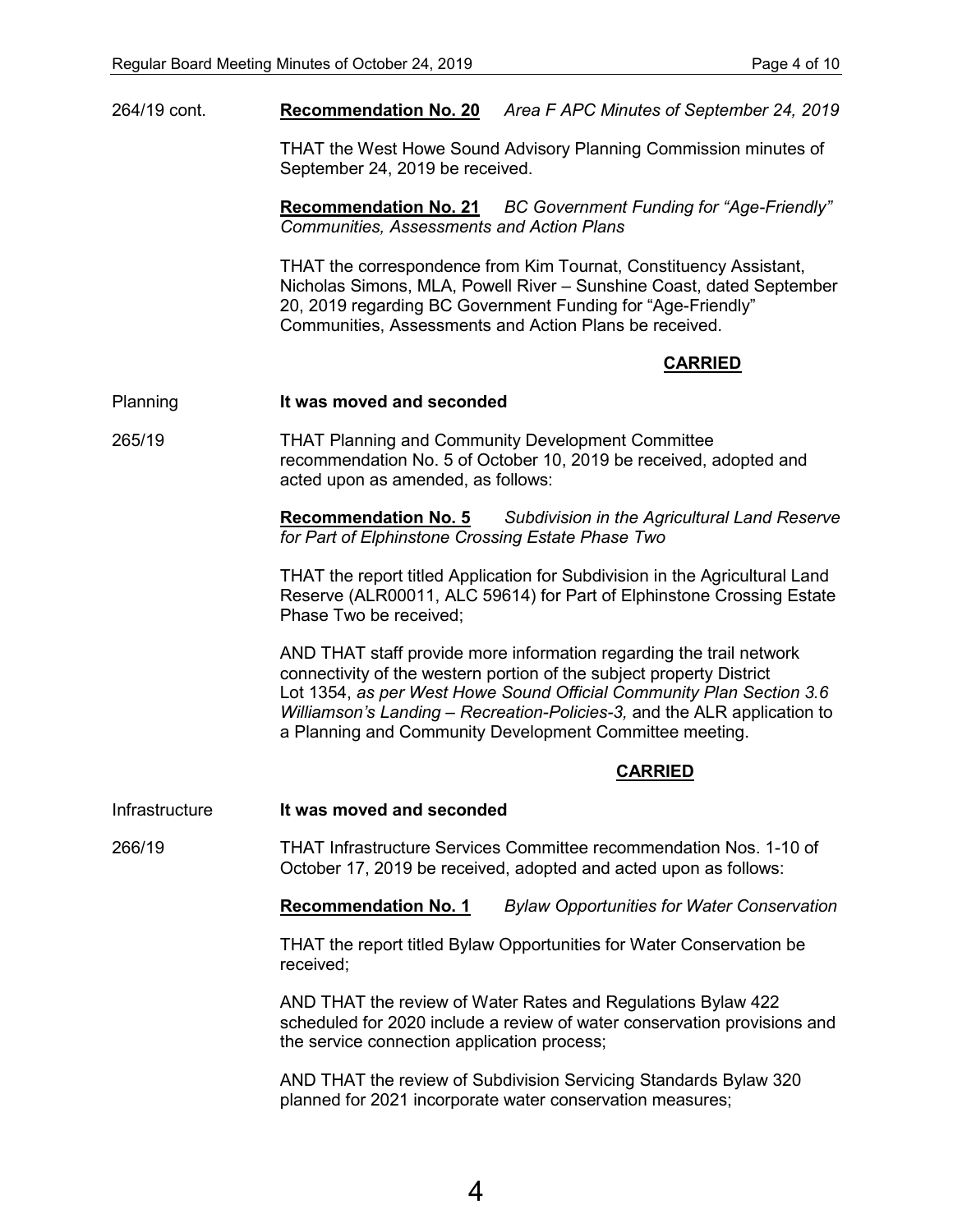266/19 cont. AND FURTHER THAT the review of Development Cost Charges Bylaw 693 planned for 2023 incorporate a water conservation lens.

> **Recommendation No. 2** *Analysis of the Impact Resolutions Ltd. Policy Options on Water*

> THAT the report titled Analysis of the Impact Resolutions Ltd. Policy Options on Water be received for information.

**Recommendation No. 3** *Sechelt Landfill Greenhouse Gas Emissions Update*

THAT the report titled Sechelt Landfill Greenhouse Gas Emissions Update be received;

AND THAT greenhouse gas emissions be claimed and reported in the CARIP Public Report to offset corporate emissions once the organics curbside collection program is initiated and sufficient data on volumes is collected;

AND FURTHER THAT a 2020 budget proposal for investigating Biocover to reduce greenhouse gas emissions at the Sechelt Landfill be brought forward.

**Recommendation No. 4** *Analysis of Implementation of a Baler or Shredder at Sechelt Landfill*

THAT the report titled Analysis of Implementation of a Baler or Shredder at Sechelt Landfill be received;

AND THAT the inclusion of a shredder and/or waste baler be considered as part of a project option analysis for future waste disposal to be initiated in 2020.

**Recommendation No. 5** *Short Term Borrowing for Canoe Road and Merrill Crescent Septic Field Replacements*

THAT the report titled Short Term Borrowing for Canoe Road and Merrill Crescent Septic Field Replacements be received;

AND THAT a short term non-renewable loan be requested through the Municipal Finance Authority under section 403 of the *Local Government Act* (Liabilities Under Agreement) in the amount of \$33,400 to fund the Sunshine Coast Regional District's (SCRD) share of the capital costs for the Canoe Road and Merrill Crescent septic field replacement projects;

AND THAT the loan principal be repaid to the Municipal Finance Authority in five annual installments of \$6,800 payable on or before June 30 of each year beginning in 2020 and ending in 2024;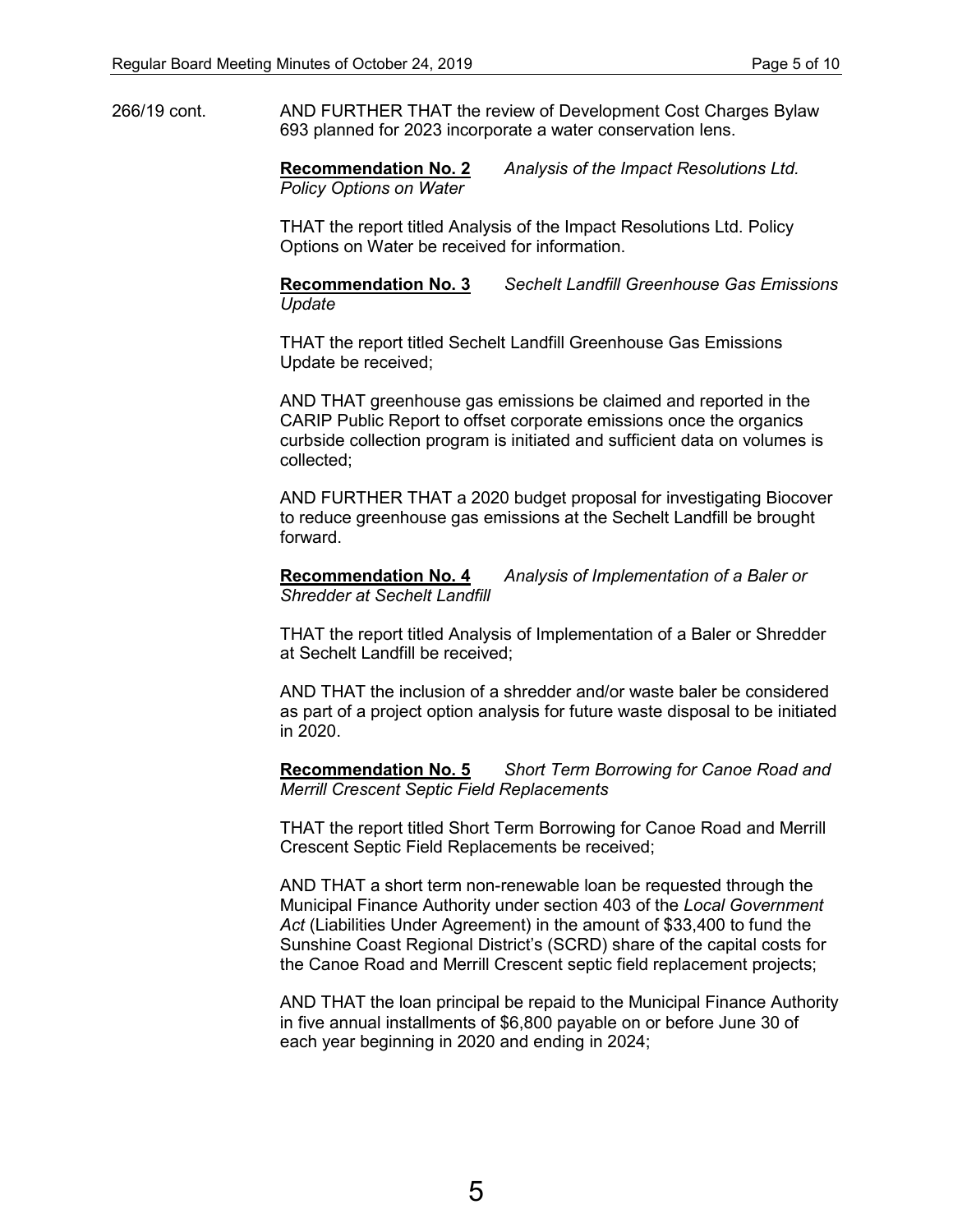266/19 cont. AND FUTHER THAT Bylaw No. 428 be amended to increase annual frontage charges for Canoe Road by \$424 and for Merrill Crescent by \$227 subject to any additional considerations as part of the annual rate review.

> **Recommendation No. 6** *Water Services – Pipes, Valves & Fittings Contract Term Extension*

THAT the report titled Water Services – Pipes, Valves & Fittings Contract Term Extension be received;

AND THAT the SCRD exercise the right to extend the existing contract with ICONIX Waterworks Limited Partnership for Water Services – Pipes, Valves & fittings for an additional one (1) year period in the amount up to \$196,235.

**Recommendation No. 7** *Budget Request for Implementation of shíshálh Nation Foundation Agreement*

THAT the report titled Budget request for Implementation of shíshálh Nation Foundation Agreement be received;

AND THAT \$25,000 be allocated for the project Implementation of shíshálh Nation Foundation Agreement to be funded from the Regional Water Service [370] Operating Reserves;

AND FURTHER THAT the 2019-2023 Financial Plan be amended accordingly.

**Recommendation No. 8** *Infrastructure Services Department – 2019 Q3 Report*

THAT the report titled Infrastructure Services Department – 2019 Q3 Report be received;

AND THAT staff investigate options for Industrial, Commercial and Institutional (ICI) waste and recycling diversion and bring a report forward to an Infrastructure Services Committee meeting in Q1 2020.

**Recommendation No. 9** *Islands Trust support for Solar Energy in Rural and Remote Communities*

THAT the correspondence from Jas Chonk, Islands Trust regarding a request for a letter of support for solar energy in rural and remote communities be received;

AND THAT the SCRD sign the draft letter to the Honourable Michelle Mungall, Minister of Energy, Mines and Petroleum Resources supporting the request by Islands Trust, dated September 12, 2019 for greater support for solar and energy in rural and remote communities.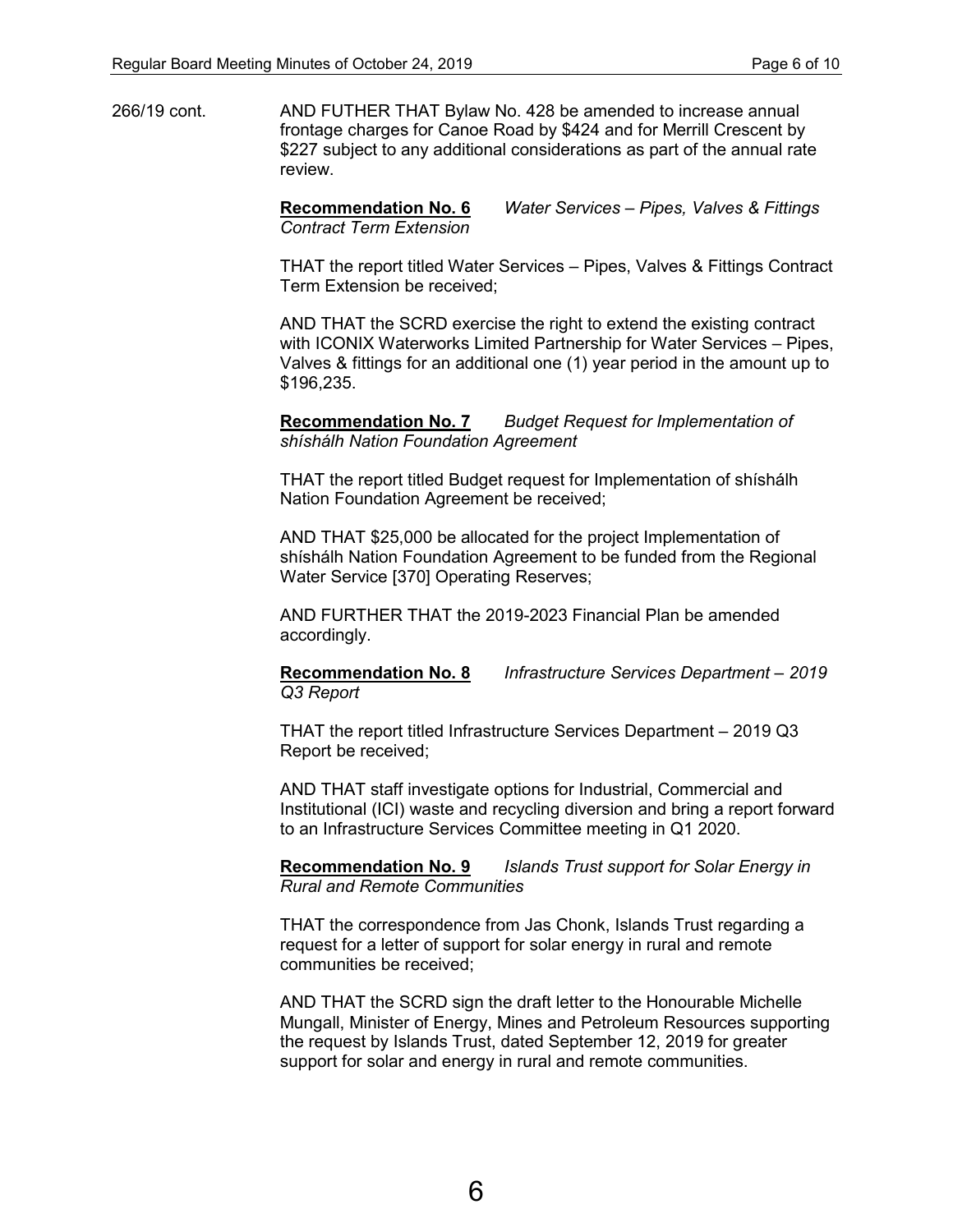266/19 cont. **Recommendation No. 10** *Joint Local Government Submission letter to MOECCS on Provincial Plastics Action Plan*

> THAT the correspondence from Keely Kidner, District of Squamish regarding the joint local government submission letter to the Ministry of Environment and Climate Change Strategy on Provincial Plastics Action Plan be received.

### **CARRIED**

#### Corporate **It was moved and seconded**

267/19 THAT Corporate and Administrative Services Committee recommendation Nos. 8-10 of October 24, 2019 be received, adopted and acted upon as follows:

> **Recommendation No. 8** *2019 Remembrance Day Ceremonies and Wreath / Poppy Donation*

THAT the report titled 2019 Remembrance Day Ceremonies and Wreath / Poppy Donation be received;

AND THAT the following Director will attend each Remembrance Day Ceremony to place the SCRD Wreath:

- Gibsons Legion #109 Alternate Director Croal
- Pender Harbour Legion #112 Director Lee
- Roberts Creek Legion #219 Director Tize
- Sechelt Legion #140 Director Pratt
- Gambier Island Anavets Director Hiltz.

**Recommendation No. 9** *Keats Landing Dock – Repairs Following Collision / Ports Maintenance and Repairs Contract Update*

THAT the report titled Keats Landing Dock – Repairs Following Collision / Ports Maintenance and Repairs Contract Update be received;

AND THAT Sunshine Coast Regional District's (SCRD) contracted ports repair service provider, Summerhill Fine Homes Ltd., be directed to proceed with repairs necessary to remedy collision damage at Keats Landing Dock;

AND THAT a budget of up to \$156,250 be approved for emergency repairs to Keats Landing Dock funded from insurance recovery;

AND THAT operating reserves be used to fund any costs not recovered by insurance up to a maximum of \$50,000;

AND THAT the 2019-2023 Financial Plan be amended accordingly;

AND THAT the 3-year value of General Service Agreement 18 354 for Maintenance and Minor Repairs to Regional District docks be increased to \$453,500.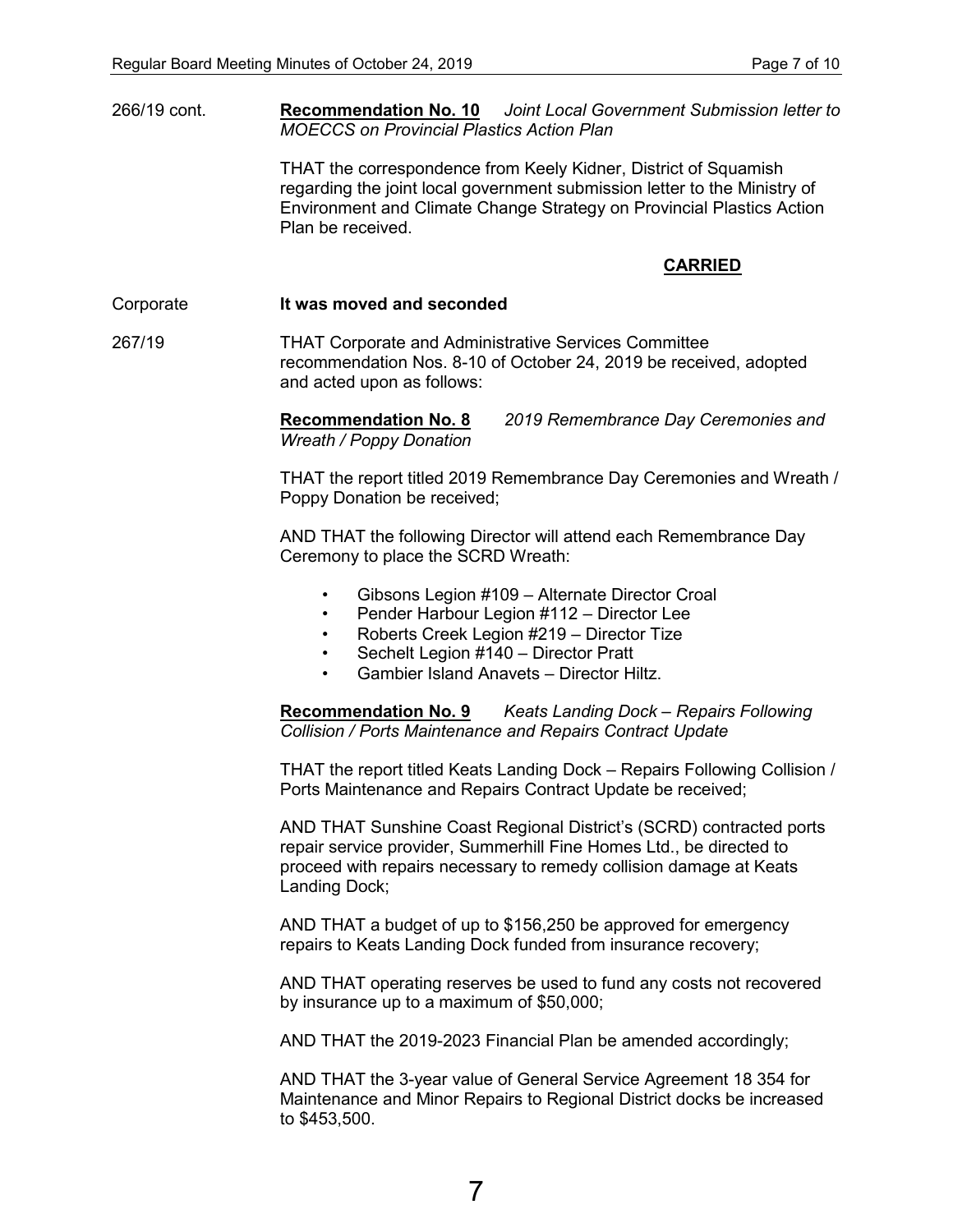267/19 cont. **Recommendation No. 10** *Agenda items referred from October 24, 2019 Corporate and Administrative Services Committee meeting*

> THAT agenda items Nos. 6, 11, 15 and 17 of the Corporate and Administrative Services Committee Meeting of October 24, 2019 be referred to the Regular Board Meeting of October 24, 2019.

## **CARRIED**

Budget Variance Q3 **It was moved and seconded**

268/19 THAT the [117] Information Technology 2020 base budget be amended to reallocate the \$50,000 budget for software licensing from capital expenditures to operating expenses to reflect the changing industry standard of providing subscription based software as a service in place of perpetual licensing;

> AND THAT the topic of frequency of variance reports come back for discussion at the next Corporate and Administrative Services Committee meeting.

### **CARRIED**

Status of Reserves **It was moved and seconded**

269/19 THAT operating reserves be used to offset 2020 taxation for the Halfmoon Bay [204] and Roberts Creek [206] Smoke Control services.

#### **CARRIED**

School Bursary **It was moved and seconded**

270/19 THAT the Rural Areas' School Bursary awards be raised from \$750 to \$1,000 for each school;

> AND THAT the current contribution for Electoral Areas A, B, D, E, and F be raised from \$600 to \$800 each year;

AND FURTHER THAT staff bring forward a draft revision of the bursary criteria to a Corporate and Administrative Services Committee meeting, where the grades and essay requirements are removed and replaced with citizenship, community engagement and involvement, and leadership in the community.

## **CARRIED**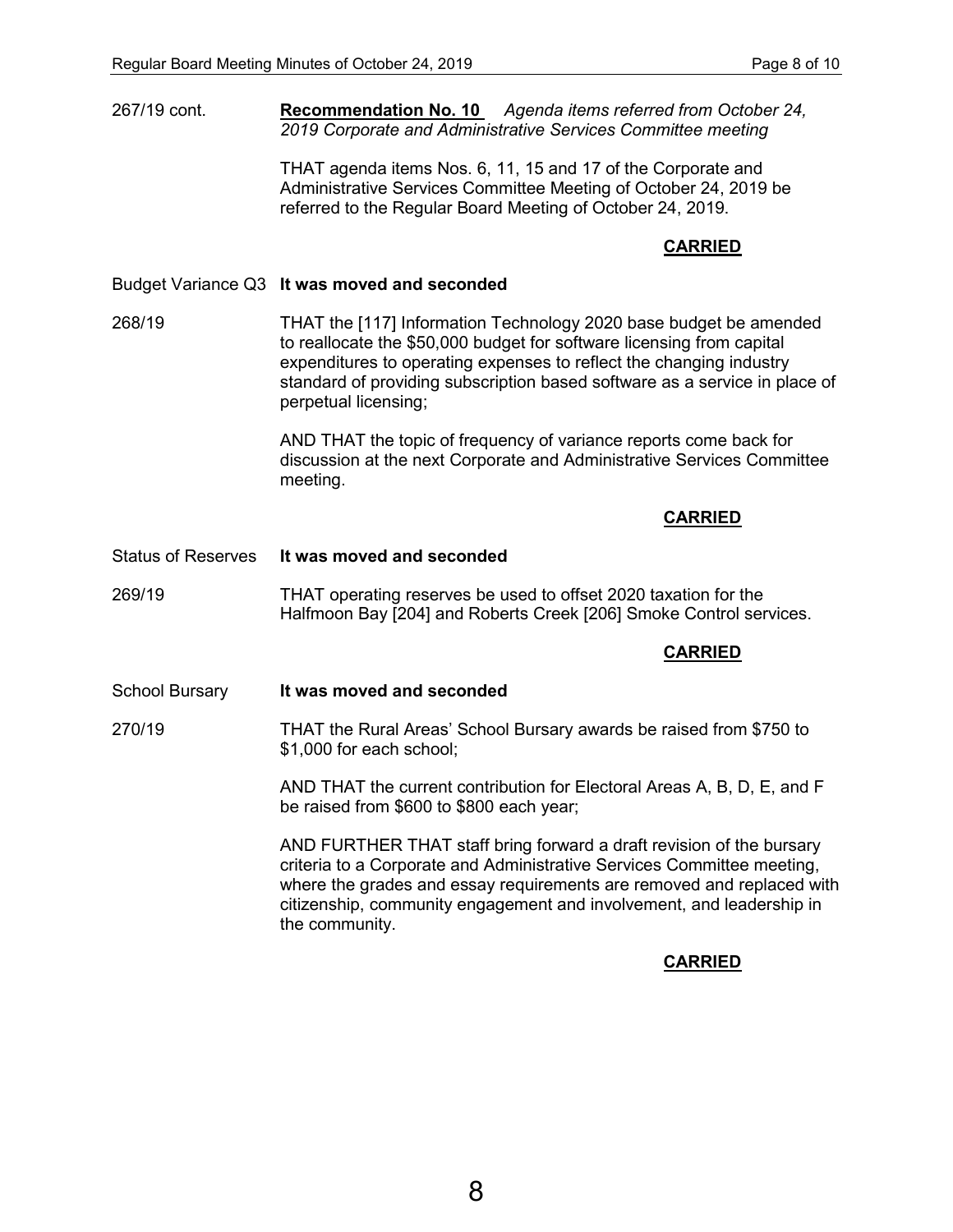| Grant-in-Aid      | It was moved and seconded                                                                                                                                                                                       |  |
|-------------------|-----------------------------------------------------------------------------------------------------------------------------------------------------------------------------------------------------------------|--|
| 271/19            | THAT North Thormanby Community Association 2019 Rural Areas'<br>Grant-in-Aid request in the amount of \$2,500 for two eight-foot Walker<br>Bay Dinghies, oar kits, and snap attachments be approved as follows: |  |
|                   | • \$200 from Electoral Area A [121] Grant-in-Aid; and<br>• \$2,300 from Electoral Area B [122] Grant-in-Aid.                                                                                                    |  |
|                   | <b>CARRIED</b>                                                                                                                                                                                                  |  |
| <b>CAO Report</b> | It was moved and seconded                                                                                                                                                                                       |  |
| 272/19            | THAT the October 24, 2019 Chief Administrative Officer's Report be<br>received for information                                                                                                                  |  |
|                   | <b>CARRIED</b>                                                                                                                                                                                                  |  |

# **DIRECTORS' REPORTS**

*Directors provided a verbal report of their activities.*

*Director Beamish left the meeting at 2:37 p.m.*

### **NEW BUSINESS:**

| <b>Water Function</b> | It was moved and seconded |  |
|-----------------------|---------------------------|--|
|                       |                           |  |

273/19 THAT a report addressing options for bringing the Town of Gibsons into the Regional Water Function be provided to a Committee meeting.

## **CARRIED**

*Director Tize inquired about authority for approval for a Remembrance Day fly-by below 1,000 feet.* 

*The Board moved In Camera at 3:14 p.m.*

## **IN CAMERA It was moved and seconded**

274/19 THAT the public be excluded from attendance at the meeting in accordance with Section 90 (1) (a), (c), (d), (e), (i), (k) and  $2(b)$  of the *Community Charter* – "personal information about an identifiable individual…", "labour relations or other employee relations", "the security of the property of the municipality", "the acquisition, disposition, or expropriation of land…", "the receipt of advice that is subject to solicitorclient privilege…", "negotiations and related discussions respecting the proposed provision of a municipal service…", "the consideration of information received and held in confidence relating to negotiation between the municipality and a provincial government…".

# **CARRIED**

*The Board moved out of In Camera at 4:05 p.m.*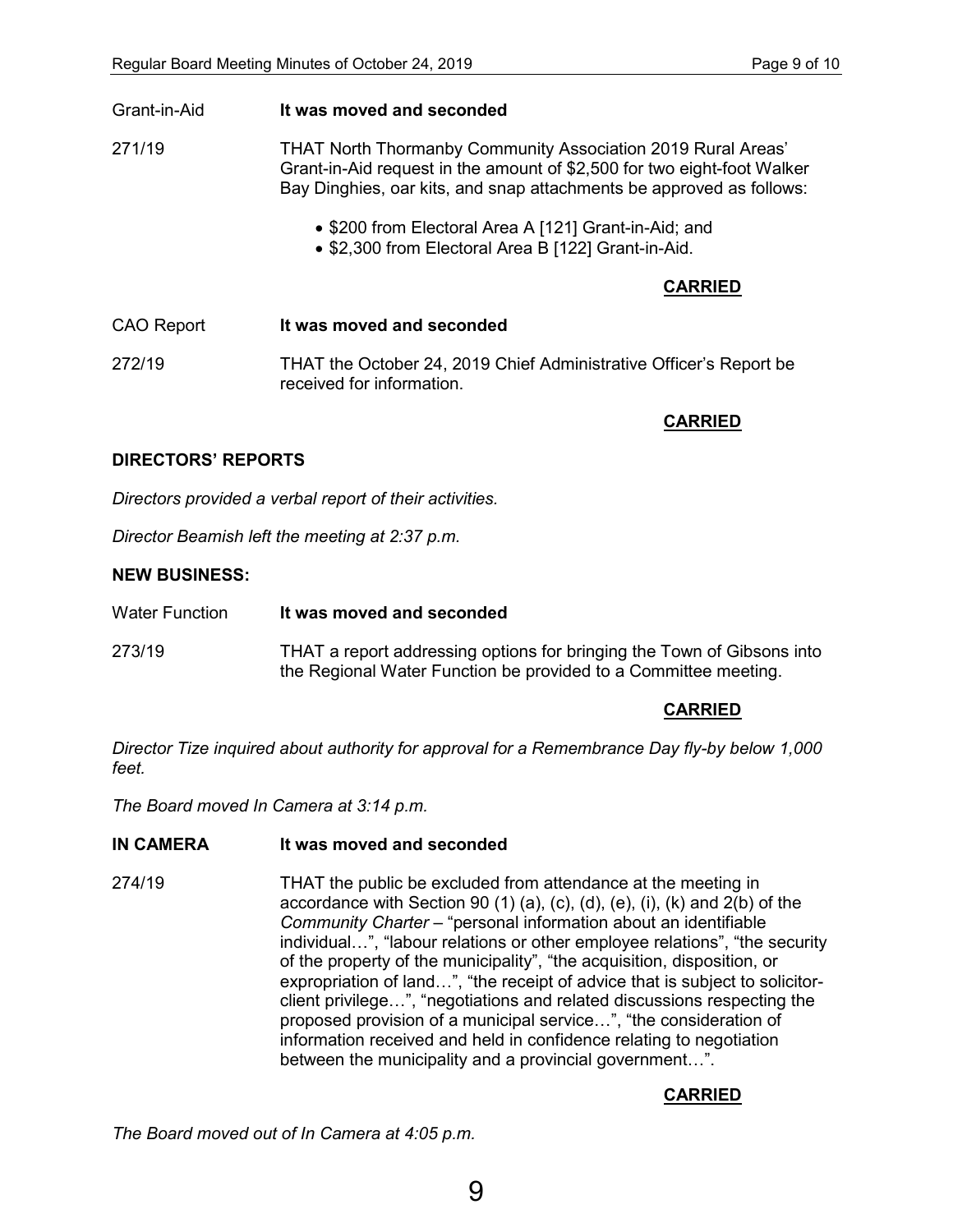| <b>Contract Award</b>     | It was moved and seconded                                                                                                                                                            |  |
|---------------------------|--------------------------------------------------------------------------------------------------------------------------------------------------------------------------------------|--|
| 275/19                    | THAT the value of the contract with Integrated Sustainability Consultant<br>Ltd. for the Raw Water Reservoir- Feasibility Phase 3 project be<br>increased by \$15,000 to \$342,532;  |  |
|                           | AND THAT the 2019-2023 Financial Plan be amended accordingly.                                                                                                                        |  |
|                           | <b>CARRIED</b>                                                                                                                                                                       |  |
| <b>BC Ferry Authority</b> | It was moved and seconded                                                                                                                                                            |  |
| 276/19                    | THAT the Chair be authorized to coordinate a nomination submission to<br>the BC Ferry Authority with the Chairs from Metro Vancouver and the<br>Squamish-Lillooet Regional District; |  |
|                           | AND THAT the following individuals be nominated for consideration for<br>Appointment to the BC Ferry Authority Board of Directors:                                                   |  |
|                           | Manjit Kang; and<br>James Wayne Rowe.<br>$\bullet$                                                                                                                                   |  |
|                           | <b>CARRIED</b>                                                                                                                                                                       |  |
| Remuneration              | It was moved and seconded                                                                                                                                                            |  |
| 277/19                    | THAT Directors Pratt, Lee, Tize, McMahon, Siegers, Lamb and Hiltz<br>receive remuneration for attendance at the Chief Administrative Officer<br>interviews held on October 22, 2019. |  |
|                           | <b>CARRIED</b>                                                                                                                                                                       |  |
| <b>ADJOURNMENT</b>        | It was moved and seconded                                                                                                                                                            |  |
| 278/19                    | THAT the Regular Board meeting be adjourned.                                                                                                                                         |  |
|                           | <b>CARRIED</b>                                                                                                                                                                       |  |
|                           | The meeting adjourned at 4:06 p.m.                                                                                                                                                   |  |
|                           | Certified correct                                                                                                                                                                    |  |
|                           | <b>Corporate Officer</b>                                                                                                                                                             |  |
|                           |                                                                                                                                                                                      |  |

Chair

 $\frac{1}{2}$  ,  $\frac{1}{2}$  ,  $\frac{1}{2}$  ,  $\frac{1}{2}$  ,  $\frac{1}{2}$  ,  $\frac{1}{2}$  ,  $\frac{1}{2}$  ,  $\frac{1}{2}$  ,  $\frac{1}{2}$  ,  $\frac{1}{2}$  ,  $\frac{1}{2}$  ,  $\frac{1}{2}$  ,  $\frac{1}{2}$  ,  $\frac{1}{2}$  ,  $\frac{1}{2}$  ,  $\frac{1}{2}$  ,  $\frac{1}{2}$  ,  $\frac{1}{2}$  ,  $\frac{1$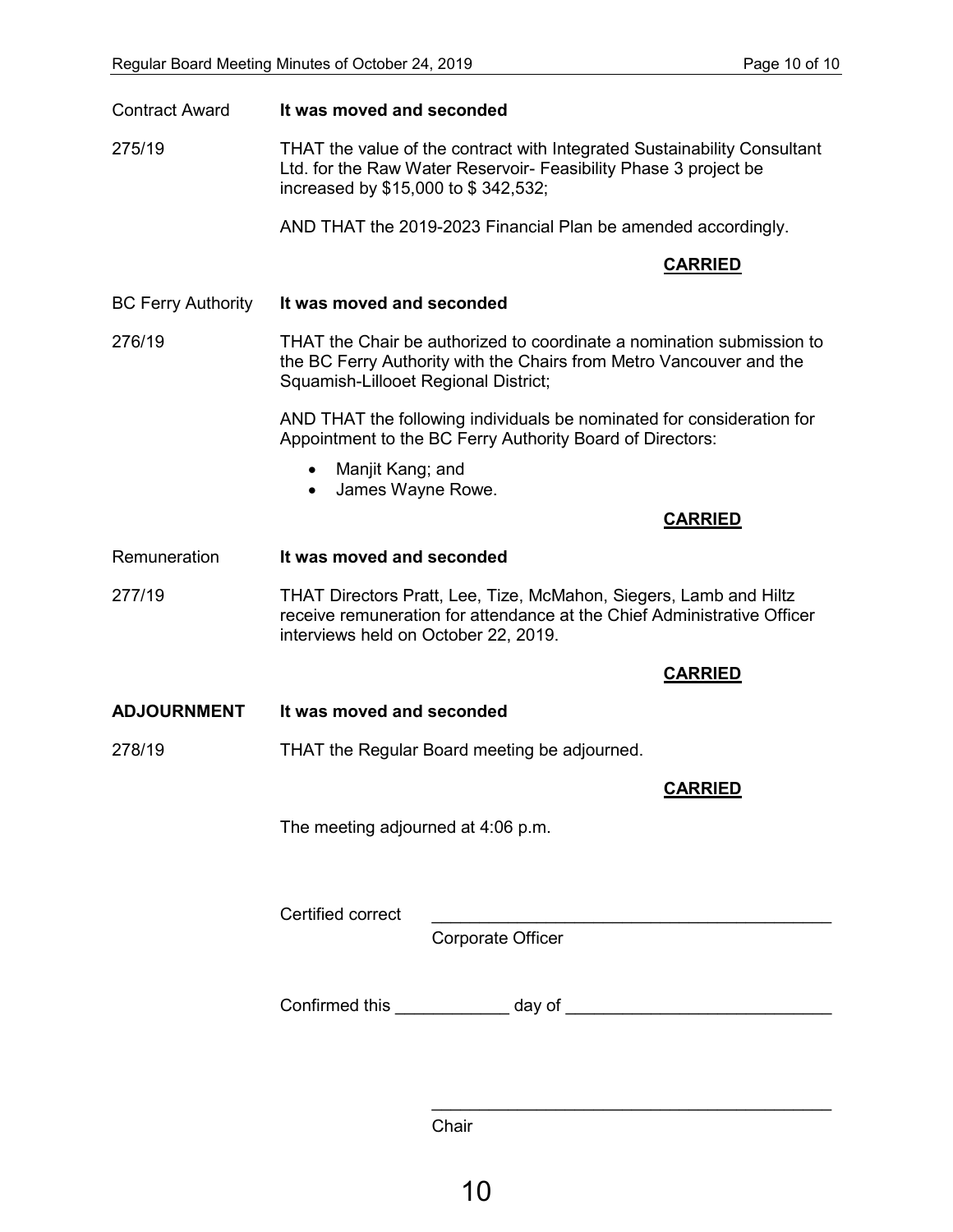<span id="page-13-0"></span>

# **October 31, 2019**

# MINUTES OF THE SPECIAL MEETING OF THE BOARD OF THE SUNSHINE COAST REGIONAL DISTRICT HELD IN THE BOARDROOM AT 1975 FIELD ROAD, SECHELT, B.C.

| <b>PRESENT:</b>      | Chair            | Electoral Area B                                                                                                                                                   | L. Pratt                                                                                         |
|----------------------|------------------|--------------------------------------------------------------------------------------------------------------------------------------------------------------------|--------------------------------------------------------------------------------------------------|
|                      | <b>Directors</b> | Electoral Area A<br>Electoral Area D<br>Flectoral Area F<br>Electoral Area F<br><b>District of Sechelt</b><br><b>District of Sechelt</b><br><b>Town of Gibsons</b> | L. Lee<br>A. Tize<br>D. McMahon<br>M. Hiltz<br>D. Siegers<br>A. Toth (Alt.)<br><b>B.</b> Beamish |
| <b>ALSO PRESENT:</b> | Media<br>Public  | Interim Chief Administrative Officer/Recorder<br>Senior Manager, Human Resources<br>Alternate Director, Town of Gibsons                                            | M. Brown<br>G. Parker<br>D. Croal<br>0<br>0                                                      |

**CALL TO ORDER 9:02 a.m.**

#### **AGENDA It was moved and seconded**

279/19 THAT the agenda for the meeting be adopted as presented.

## **CARRIED**

*The Board moved In Camera at 9:02 a.m.*

#### **IN CAMERA It was moved and seconded**

280/19 THAT the public be excluded from attendance at the meeting in accordance with Section 90 (1) (a) and (c) of the *Community Charter* – "personal information about an identifiable individual…", and "labour relations or other employee relations";

> AND THAT David Croal, Alternate Director for the Town of Gibsons, be authorized to attend the In Camera meeting of October 31, 2019.

# **CARRIED**

*The Board moved out of In Camera at 9:32 a.m.*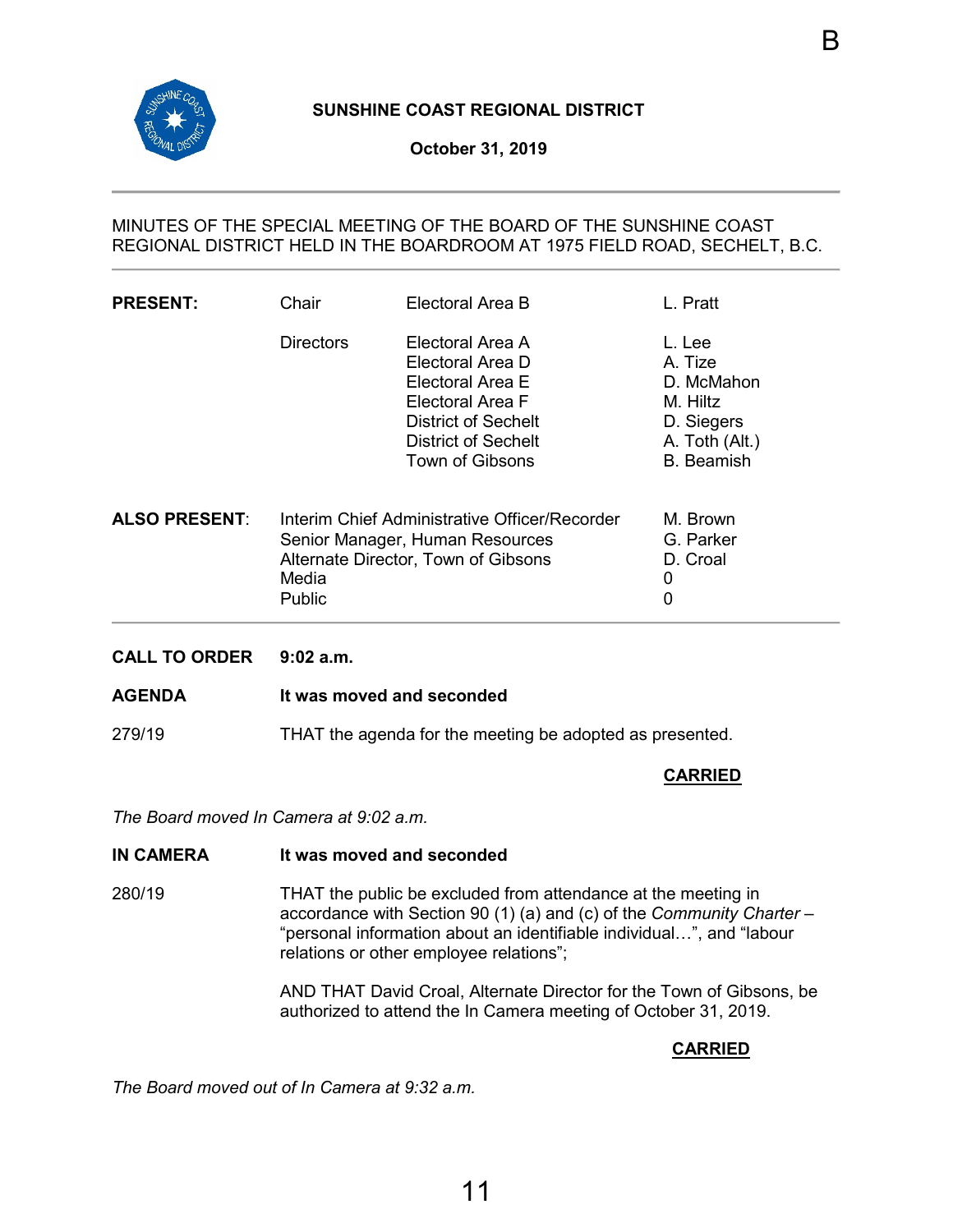## **ADJOURNMENT It was moved and seconded**

281/19 THAT the Special Board meeting be adjourned.

**CARRIED**

The meeting adjourned at 9:33 a.m.

Certified correct

Corporate Officer

Confirmed this \_\_\_\_\_\_\_\_\_\_\_\_ day of \_\_\_\_\_\_\_\_\_\_\_\_\_\_\_\_\_\_\_\_\_\_\_\_\_\_\_\_

 $\overline{\phantom{a}}$  , and the contract of the contract of the contract of the contract of the contract of the contract of the contract of the contract of the contract of the contract of the contract of the contract of the contrac

Chair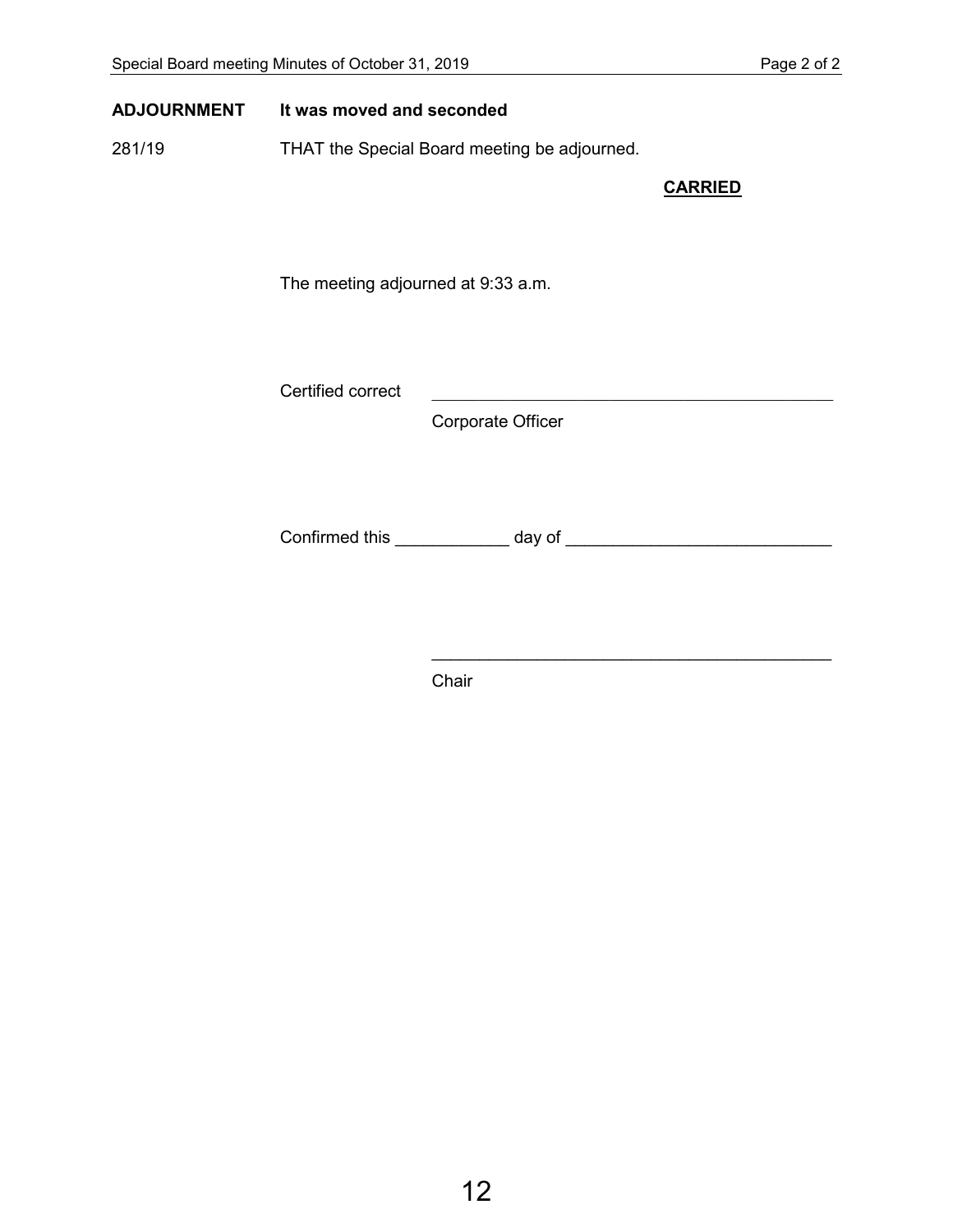### <span id="page-15-0"></span>**SUNSHINE COAST REGIONAL DISTRICT CORPORATE AND ADMINISTRATIVE SERVICES COMMITTEE**

C

**October 24, 2019**

RECOMMENDATIONS FROM THE CORPORATE AND ADMINISTRATIVE SERVICES COMMITTEE MEETING HELD IN THE BOARD ROOM OF THE SUNSHINE COAST REGIONAL DISTRICT AT 1975 FIELD ROAD, SECHELT, BC

| <b>PRESENT:</b>      | Chair                                                                                                                                                                                                                                                                                             | D. Siegers                                                                                        |
|----------------------|---------------------------------------------------------------------------------------------------------------------------------------------------------------------------------------------------------------------------------------------------------------------------------------------------|---------------------------------------------------------------------------------------------------|
|                      | Directors                                                                                                                                                                                                                                                                                         | A. Tize<br><b>B.</b> Beamish<br>M. Hiltz<br>T. Lamb<br>L. Lee<br>D. McMahon<br>L. Pratt           |
| <b>ALSO PRESENT:</b> | Interim Chief Administrative Officer<br>G. M., Corporate Services / Chief Financial Officer T. Perreault<br>Corporate Officer<br>G.M., Infrastructure Services<br>G.M., Planning and Community Development<br>Sr. Mgr., Human Resources<br>Administrative Assistant / Recorder<br>Media<br>Public | M. Brown<br>S. Reid<br>R. Rosenboom (Part)<br>I. Hall (Part)<br>G. Parker (Part)<br>T Crosby<br>4 |

**CALL TO ORDER** 9:30 a.m.

**AGENDA** The agenda was adopted as presented.

## **PRESENTATIONS AND DELEGATIONS**

*Quentin Talbot-Kelly, Partner and Wes Lennon, Planning Associate, Cornerstone Planning Group addressed the Committee regarding Corporate Space and Site Planning.* 

*The Chair thanked Mr. Talbot-Kelly and Mr. Lennon for their presentation.*

**Recommendation No. 1** *Collaboration Options for Corporate Space and Site Planning*

The Corporate and Administrative Services Committee recommended that staff consult with other local governments to determine what space needs exist and where there may be opportunities to combine services and/or sites coast-wide.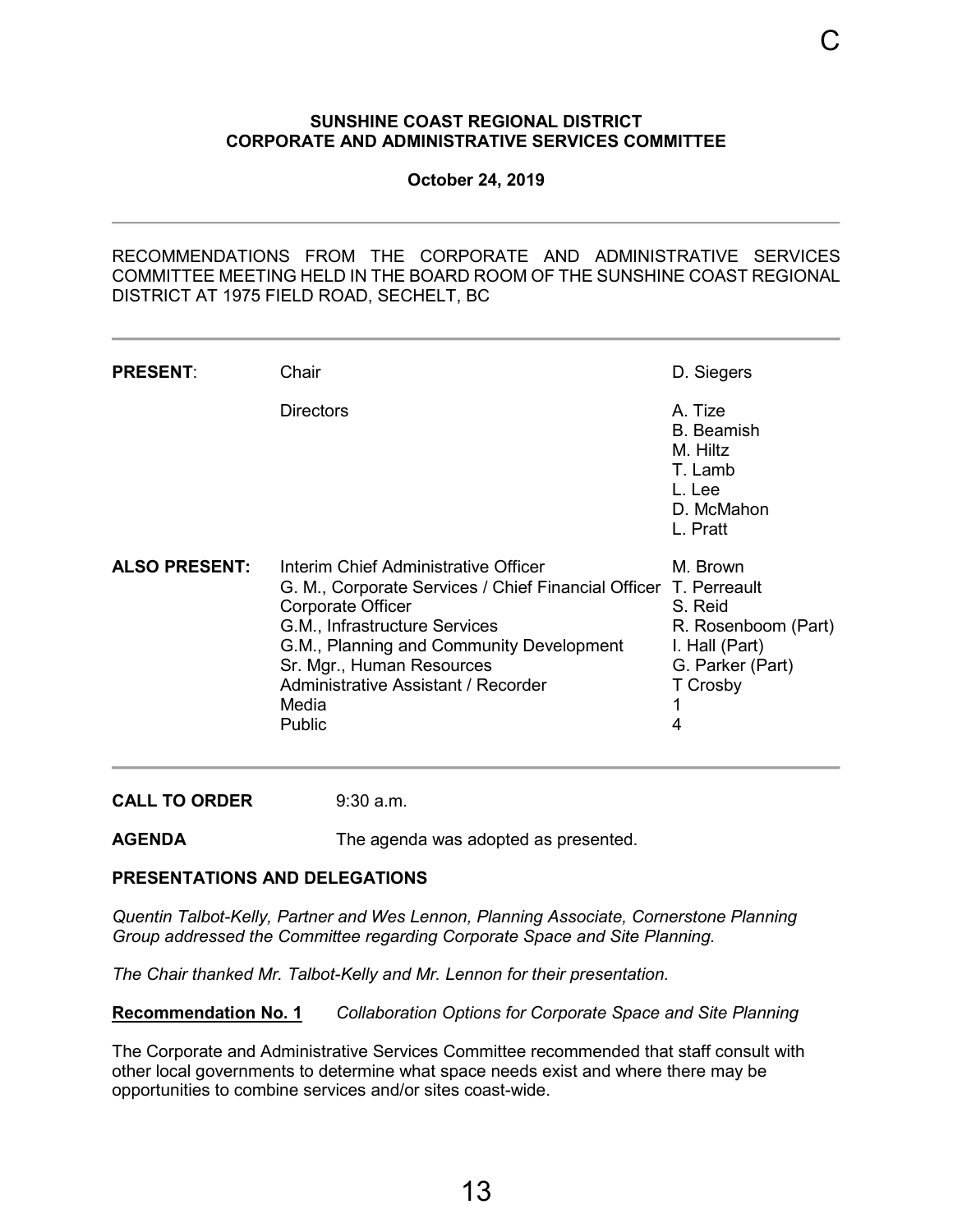# **Recommendation No. 2** *Requirements and Timing for Corporate Space and Site Planning*

The Corporate and Administrative Services Committee recommended that staff bring forward a report to Committee that identifies a long- term plan for staffing requirements (for a minimum of 20 years), and identifies necessary short term space requirements that can be acted upon immediately, and identifies the long term space requirements that will be necessary based on the proposed 20-year staffing plan;

AND THAT timing options be considered to determine what actions need to occur in the immediate short-term and what items can wait for implementation in relation to the long term plans.

# **Recommendation No. 3** *Cornerstone Planning Group Presentation and Report*

The Corporate and Administrative Services Committee recommended that the presentation from Cornerstone Planning Group and the Corporate Space and Site Planning Final Report dated October 2019 be received.

*The Interim Chief Administrative Officer and General Manager, Corporate Services / Chief Financial Officer addressed the Committee regarding Sunshine Coast Regional District Pre-Budget Overview and 2020-2024 Financial Plan Outlook.*

# **Recommendation No. 4** *Pre-Budget Overview*

The Corporate and Administrative Services Committee recommended that the presentation titled Sunshine Coast Regional District Pre-Budget Overview be received.

## **REPORTS**

**Recommendation No. 5** *2020-2024 Financial Plan Outlook*

The Corporate and Administrative Services Committee recommended that the report titled 2020-2024 Financial Plan Outlook be received for information.

*The Committee recessed at 10:59 a.m. and reconvened at 11:07 a.m.*

**Recommendation No. 6** *Gibsons and District Fire Protection Commission Meeting*

The Corporate and Administrative Services Committee recommended that a Gibsons and District Fire Protection Commission Meeting be scheduled prior to Round 1 Budget.

**Recommendation No. 7** *2019 Carry-Forwards and 2020 Proposed Initiatives*

The Corporate and Administrative Services Committee recommended that the report titled 2019 Carry-Forwards and 2020 Proposed Initiatives be received;

AND THAT the recommended carry-forward projects and associated funding be included in the 2020-2024 Financial Plan;

AND THAT Sunshine Coast Arena Water Efficiency Plan project be cancelled;

AND FURTHER THAT staff be authorized to proceed with carry-forward projects prior to adoption of the 2020-2024 Financial Plan.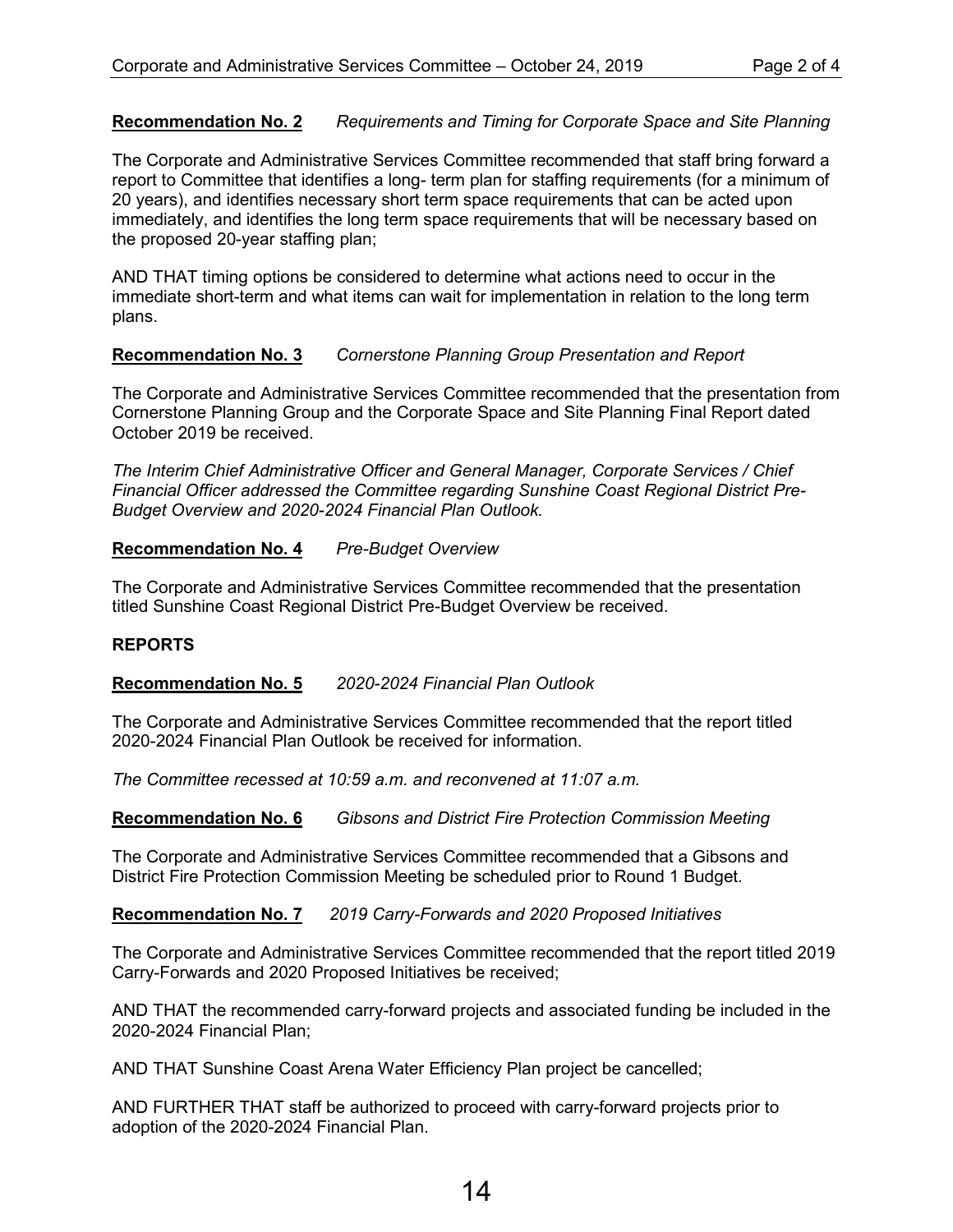**Recommendation No. 8** *2019 Remembrance Day Ceremonies and Wreath / Poppy Donation*

The Corporate and Administrative Services Committee recommended that the report titled 2019 Remembrance Day Ceremonies and Wreath / Poppy Donation be received;

AND THAT the following Directors will attend each Remembrance Day Ceremony to place the SCRD Wreath:

- Gibsons Legion #109 Alternate Director Croal
- Pender Harbour Legion #112 Director Lee
- Roberts Creek Legion #219 Director Tize
- Sechelt Legion #140 Director Pratt
- Gambier Island Anavets Director Hiltz;

AND FURTHER THAT this recommendation be forwarded to the October 24, 2019 Board meeting.

*Director Tize declared a conflict of interest as he is an advisor to the ports maintenance contractor and left the meeting at 12:49 p.m.*

**Recommendation No. 9** *Keats Landing Dock – Repairs Following Collision / Ports Maintenance and Repairs Contract Update*

The Corporate and Administrative Services Committee recommended that the report titled Keats Landing Dock – Repairs Following Collision / Ports Maintenance and Repairs Contract Update be received;

AND THAT Sunshine Coast Regional District's (SCRD) contracted ports repair service provider, Summerhill Fine Homes Ltd., be directed to proceed with repairs necessary to remedy collision damage at Keats Landing Dock;

AND THAT a budget of up to \$156,250 be approved for emergency repairs to Keats Landing Dock funded from insurance recovery;

AND THAT operating reserves be used to fund any costs not recovered by insurance up to a maximum of \$50,000;

AND THAT the 2019-2023 Financial Plan be amended accordingly;

AND THAT the 3-year value of General Service Agreement 18 354 for Maintenance and Minor Repairs to Regional District docks be increased to \$453,500;

AND FURTHER THAT this recommendation be forwarded to the October 24, 2019 Board meeting.

**Recommendation No. 10** *Agenda items referred from October 24, 2019 Corporate and Administrative Services Committee*

The Corporate and Administrative Services Committee recommended that agenda items Nos. 6, 11, 15 and 17 of the Corporate and Administrative Services Committee Meeting of October 24, 2019 be referred to the Regular Board Meeting of October 24, 2019.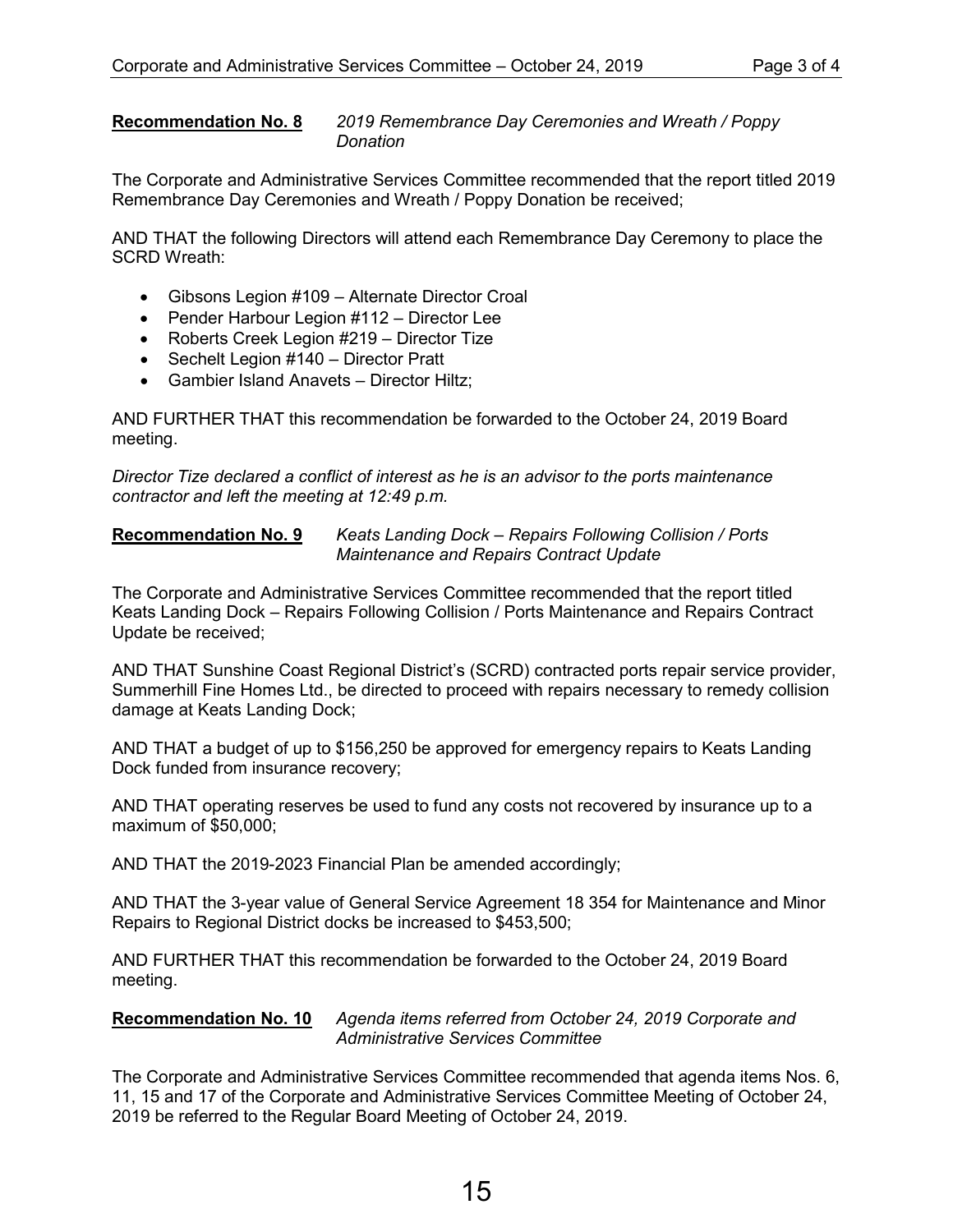# **Recommendation No. 11** *Reports*

The Corporate and Administrative Services Committee recommended that the following reports be received for information:

- Regional Solid Waste / Recycling [350] Variance Reporting for Period Ending September 30, 2019;
- Recreation Facilities [615] Variance Reporting for Period Ending September 30, 2019;
- Public Transit [310] Variance Reporting for Period Ending September 30, 2019;
- Gas Tax Community Works Fund Update;
- Director Constituency and Travel Expenses for Period Ending September 30, 2019;
- Contracts Between \$50,000 and \$100,000 from July 1 to September 30, 2019.

*The Committee moved In Camera at 12:55 p.m.*

# **IN CAMERA**

That the public be excluded from attendance at the meeting in accordance with Section 90 (1) (k) of the *Community Charter* – "negotiations and related discussion respecting the proposed provision of a municipal service that are at their preliminary stages and that, in the view of the council, could reasonably be expected to harm the interests of the municipality if they were held in public".

*The Committee moved out of In Camera at 1:44 p.m.*

**ADJOURNMENT** 1:44 p.m.

\_\_\_\_\_\_\_\_\_\_\_\_\_\_\_\_\_\_\_\_\_\_\_\_\_\_\_\_\_\_\_\_\_\_\_\_\_\_\_\_\_\_ Committee Chair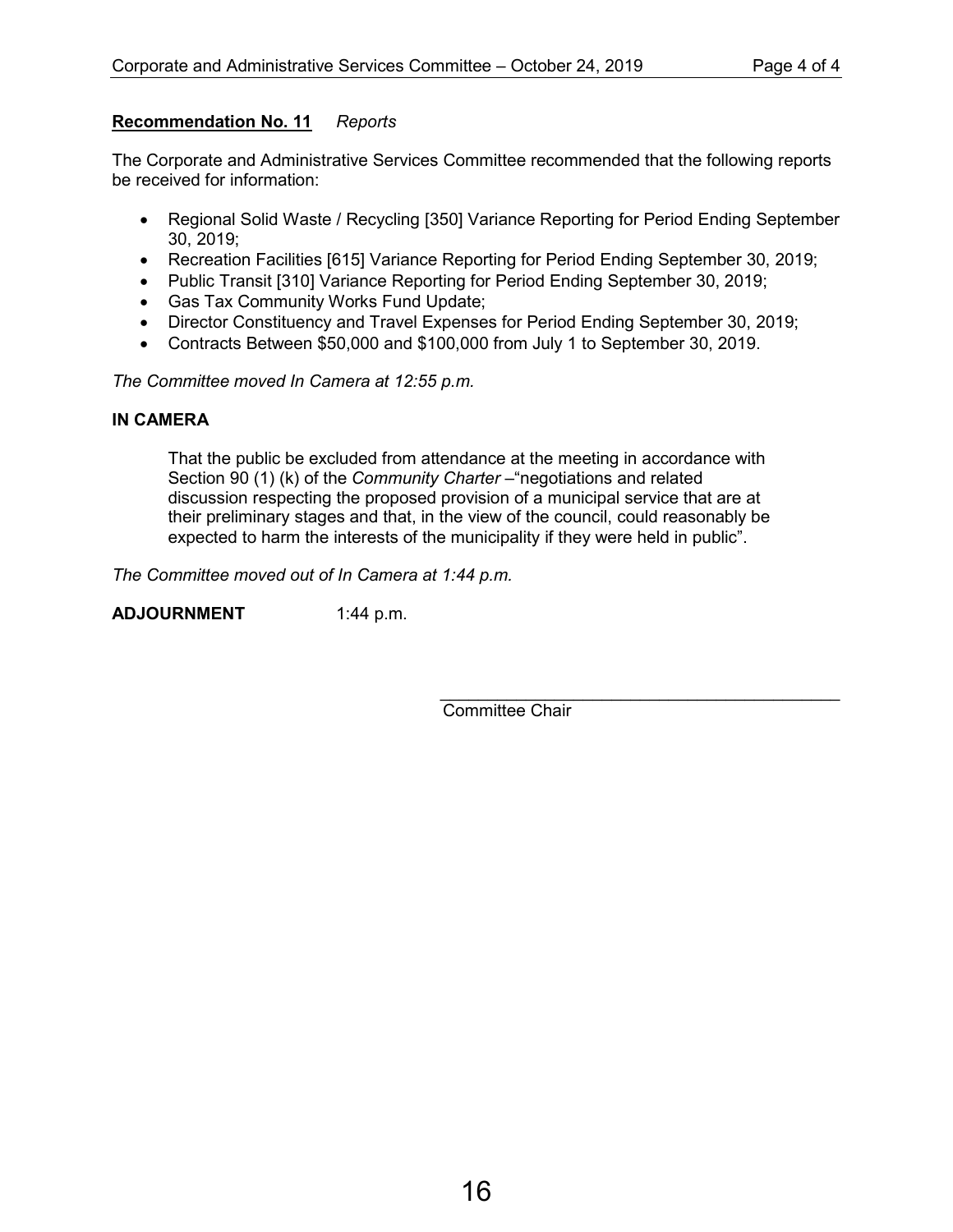### <span id="page-19-0"></span>**SUNSHINE COAST REGIONAL DISTRICT SPECIAL CORPORATE AND ADMINISTRATIVE SERVICES COMMITTEE**

D

**October 31, 2019**

RECOMMENDATIONS FROM THE SPECIAL CORPORATE AND ADMINISTRATIVE SERVICES COMMITTEE MEETING HELD IN THE BOARD ROOM OF THE SUNSHINE COAST REGIONAL DISTRICT AT 1975 FIELD ROAD, SECHELT, BC

| <b>PRESENT:</b>      | Chair                                                                                                                                                                            | D. Siegers                                                                                     |
|----------------------|----------------------------------------------------------------------------------------------------------------------------------------------------------------------------------|------------------------------------------------------------------------------------------------|
|                      | <b>Directors</b>                                                                                                                                                                 | A. Tize<br><b>B.</b> Beamish<br>M. Hiltz<br>A. Toth (Alt.)<br>L. Lee<br>D. McMahon<br>L. Pratt |
| <b>ALSO PRESENT:</b> | Interim Chief Administrative Officer<br>G.M., Corporate Services / Chief Financial Officer<br><b>Corporate Officer</b><br>Administrative Assistant / Recorder<br>Media<br>Public | M. Brown<br>T. Perreault<br>S. Reid<br>T Crosby<br>2<br>14                                     |

**CALL TO ORDER** 9:38 a.m.

**AGENDA** The agenda was adopted as amended.

**REPORTS**

**Recommendation No. 1** *Sunshine Coast Libraries and Reading Rooms*

The Corporate and Administrative Services Committee recommended that the report titled Sunshine Coast Public Libraries and Reading Rooms and the Limits by Law Budget reporting package be received for information.

**Recommendation No. 2** *Sechelt Public Library Service Agreement*

The Corporate and Administrative Services Committee recommended that a five year (2020- 2024) Memorandum of Understanding (MOU) / Service Agreement be negotiated with the Sechelt Public Library Association;

AND THAT this recommendation be forwarded to the Sechelt Indian Government District, the District of Sechelt Council and the Sechelt Public Library Board for approval to enter negotiations for the Sechelt Public Library MOU / Service Agreement.